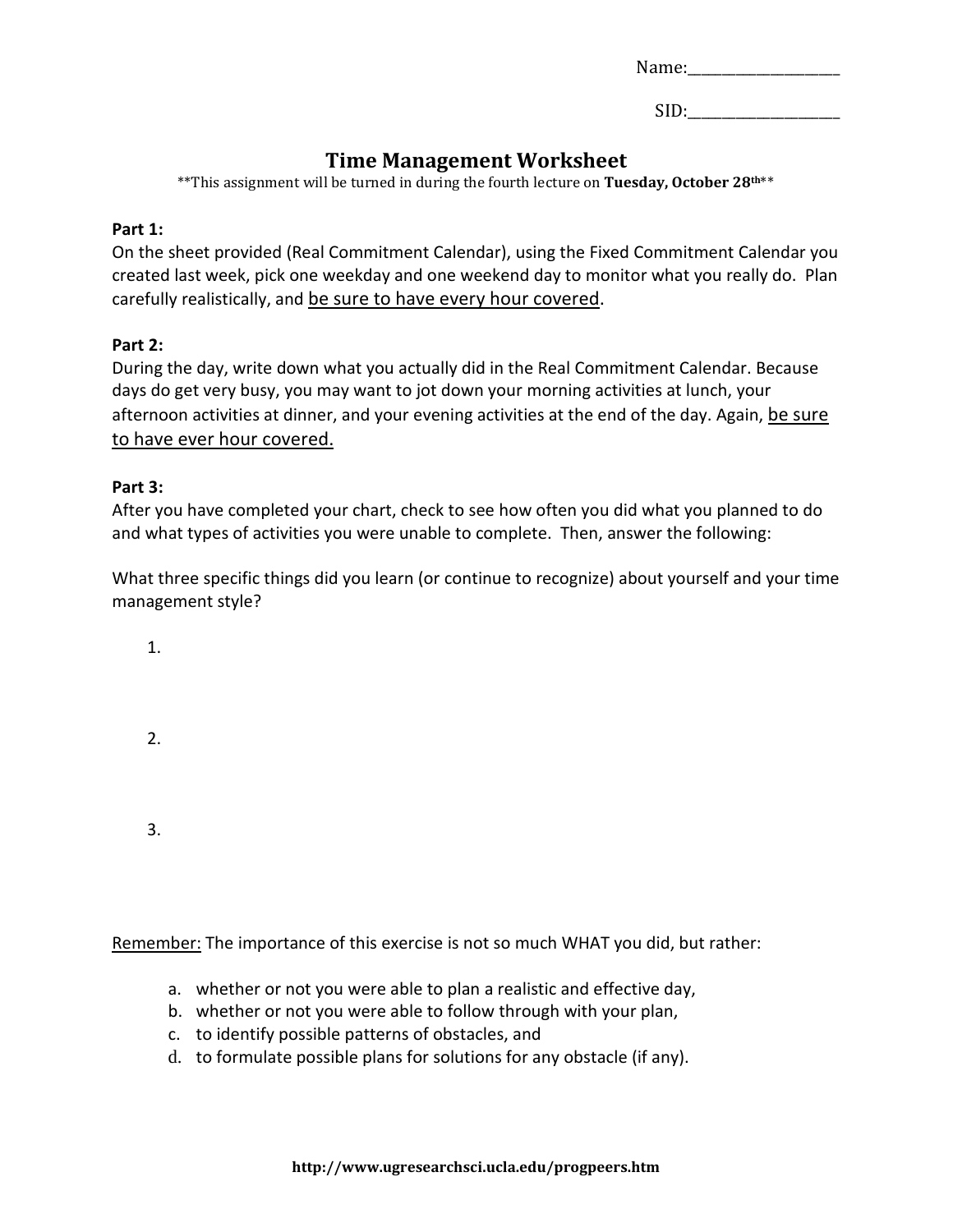| <b>Planned Calendar</b> |               |                |           |          |               |          |               |  |  |  |  |
|-------------------------|---------------|----------------|-----------|----------|---------------|----------|---------------|--|--|--|--|
|                         | <b>MONDAY</b> | <b>TUESDAY</b> | WEDNESDAY | THURSDAY | <b>FRIDAY</b> | SATURDAY | <b>SUNDAY</b> |  |  |  |  |
| 7 AM                    |               |                |           |          |               |          |               |  |  |  |  |
| <b>8 AM</b>             |               |                |           |          |               |          |               |  |  |  |  |
| 9 AM                    |               |                |           |          |               |          |               |  |  |  |  |
| <b>10 AM</b>            |               |                |           |          |               |          |               |  |  |  |  |
| <b>11 AM</b>            |               |                |           |          |               |          |               |  |  |  |  |
| <b>12 PM</b>            |               |                |           |          |               |          |               |  |  |  |  |
| 1 PM                    |               |                |           |          |               |          |               |  |  |  |  |
| 2 PM                    |               |                |           |          |               |          |               |  |  |  |  |
| 3 PM                    |               |                |           |          |               |          |               |  |  |  |  |
| 4 PM                    |               |                |           |          |               |          |               |  |  |  |  |
| 5 PM                    |               |                |           |          |               |          |               |  |  |  |  |
| 6 PM                    |               |                |           |          |               |          |               |  |  |  |  |
| 7 PM                    |               |                |           |          |               |          |               |  |  |  |  |
| 8 PM                    |               |                |           |          |               |          |               |  |  |  |  |
| 9 PM                    |               |                |           |          |               |          |               |  |  |  |  |
| <b>10 PM</b>            |               |                |           |          |               |          |               |  |  |  |  |
| <b>11 PM</b>            |               |                |           |          |               |          |               |  |  |  |  |
| <b>12 AM</b>            |               |                |           |          |               |          |               |  |  |  |  |

## **Real vs. Planned Time Management Calendar**